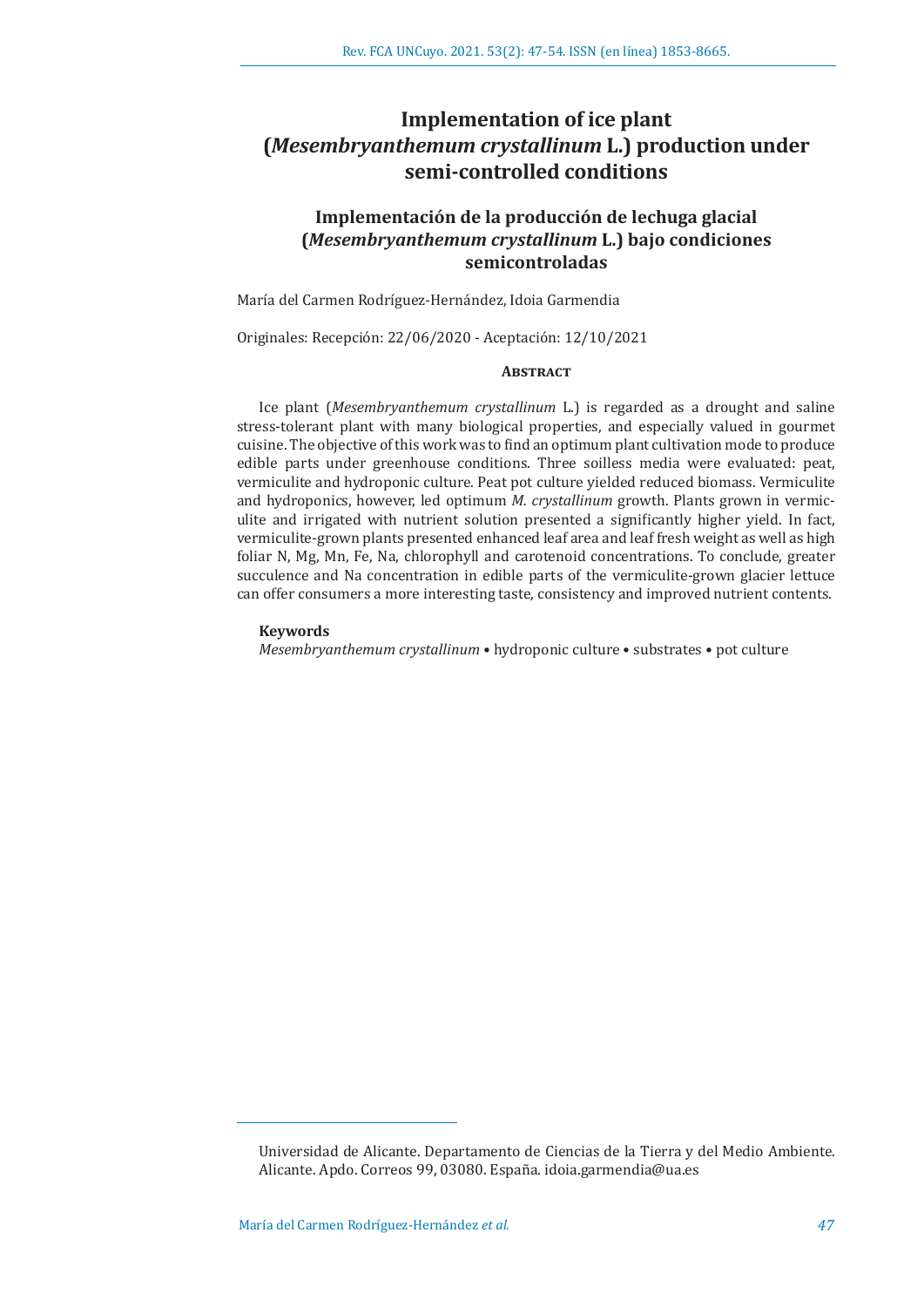#### **Resumen**

La lechuga glacial (M*esembryanthemum crystallinum* L.) muestra tolerancia a los estreses salino e hídrico, y posee diversas actividades biológicas que han permitido su revalorización como planta comestible en la alta cocina. El objetivo del presente trabajo fue evaluar el óptimo modo de cultivo para la producción de hojas de *M. crystallinum* bajo condiciones de invernadero*.* Para ello, se compararon tres formas de cultivo sin suelo: turba, vermiculita y cultivo hidropónico. El crecimiento en maceta con turba no resultó ser adecuado para la lechuga glacial, provocando una baja producción de biomasa. Sin embargo, tanto el cultivo en vermiculita como hidropónico permitieron un óptimo crecimiento de *M. crystallinum,* mostrando una producción significativamente superior las plantas crecidas en vermiculita mediante riego con solución nutritiva. La lechuga glacial desarrollada en vermiculita incrementó su área y materia fresca foliar, junto con elevadas concentraciones de N, Mg, Mn, Fe, Na, clorofilas y carotenoides en hojas. Además, el aumento de la suculencia y la concentración de Na en las partes comestibles de las plantas cultivadas en vermiculita pueden ofrecer un sabor, consistencia y contenido en nutrientes de mayor interés para el consumidor.

# **Palabras clave**

*Mesembryanthemum crystallinum* • cultivo hidropónico • sustratos • cultivo en maceta

# **INTRODUCTION**

*Mesembryanthemum crystallinum*, commonly known as ice plant or glacier lettuce, is regarded as a stress-tolerant plant. During the dry season and periods of water stress, the photosynthesis mode switches from  $C_3$  to Crassulacean Acid Metabolism (CAM) (9). This halophytic plant possesses specialised trichomes called epidermal bladder cells, which have various functions including: water storage, salt accumulation, protection from UV rays and a role in plant defence (7). When mature plants die, the stored salt is leached into the soil thereby dramatically increasing salinity, making it difficult for other native species to grow (10, 20, 32). However, due to its ability to accumulate salt, the plant has been employed for soil desalination and proposed for bioremediation (2). The ice plant can also rapidly absorb soil moisture and help to build up high nitrate levels (13).

The ice plant's numerous biological properties include antioxidant activities, performed by betacyanin and other flavonoids, as well as antimicrobial activities (18, 25). Leaves and stems are used raw or cooked. With its succulent, mellow, slightly salty-tasting leaves, the species is considered a fashionable plant sold in delicatessen shops (16, 30). The product, however, is highly perishable. The wild nature of this species suggests it could be cultivated throughout the year, with little watering and care, based on a different maintenance approach (1). Therefore, the objective was to conduct a greenhouse production experiment and assess optimum ice plant growth conditions in soilless media.

## **Materials and methods**

#### **Plant material and growth conditions**

*Mesembryanthemum crystallinum* seeds were collected from wild plants in Alicante (in South East Spain). They were surface disinfected with 0.5% NaClO for 2 h and pre-hydrated with aerated, distilled water for 22 h. Germination subsequently took place in vermiculite, hydrated with distilled water and maintained in a growth chamber at 24°C day/night (D/N) air temperature (T) and 70% D/N relative humidity (RH) (29). Chamber light conditions were 16 h light-8 h dark cycle with photosynthetically active radiation of 400 µmol  $m^2s^1$ , provided by a combination of fluorescent tubes (Philips TLD 36W/83, Germany and Silvana F36W/GRO, USA). After 20 days, seedlings were transferred to a greenhouse under semi-controlled conditions of T D/N: 25/18°C; RH D/N: 60/80% and received natural daylight (mean photosynthetic photon flux rate of 400 µmol m<sup>-2</sup> s<sup>-1</sup>) (3) (Photo 1, page 49). During the transplant, plants were divided into three homogeneous groups of 10 plants. Each group underwent different growth conditions: 1) seedlings transplanted to plastic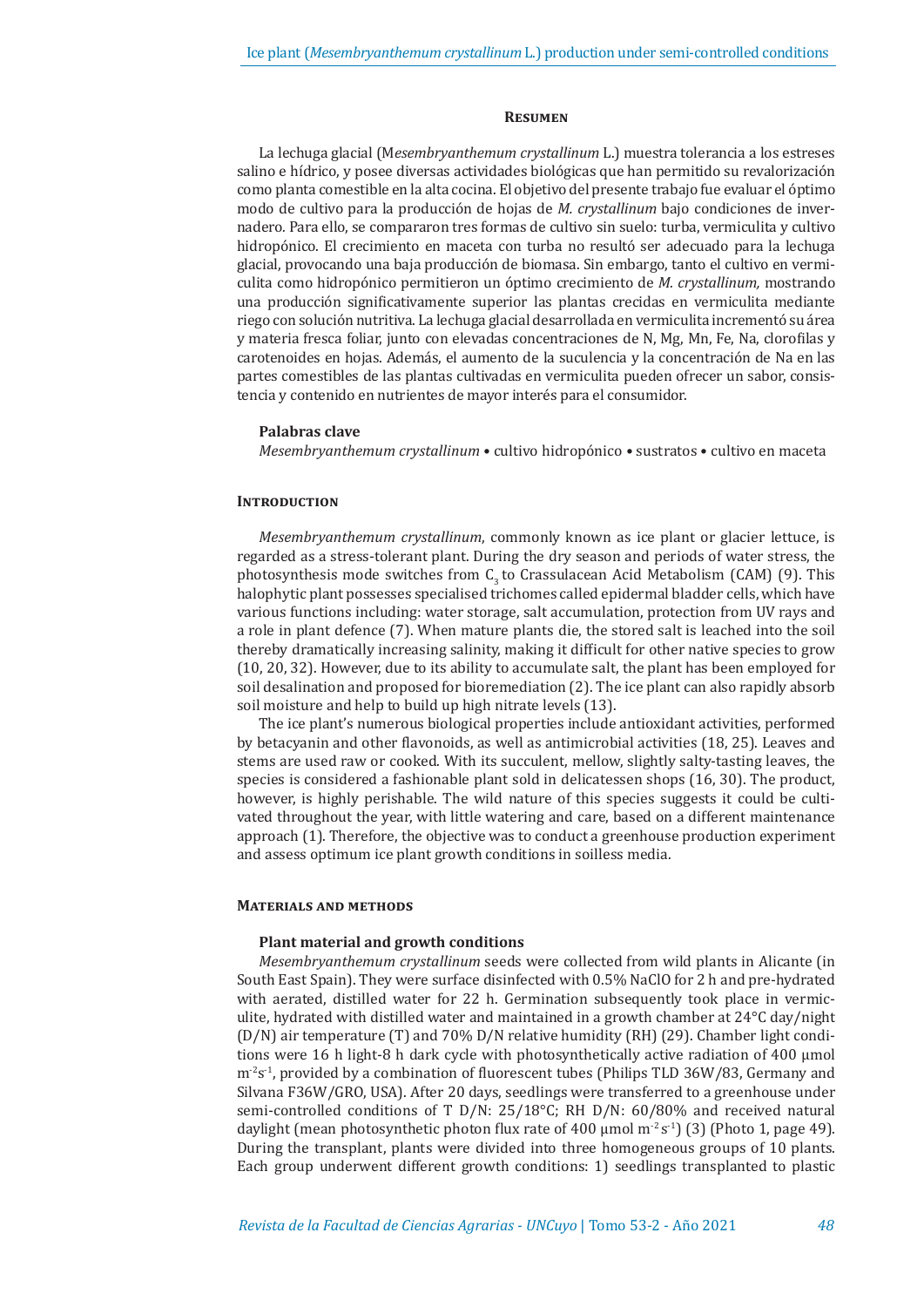peat pots (V=1 L) watered weekly with 300 mL demineralised water; 2) seedlings inserted into 1 L plastic vermiculite pots watered weekly with 300 mL Hoagland nutrient solution  $(17)$ ; 3) seedlings grown in hydroponic containers  $(V=1 L)$  with Hoagland aerated nutrient solution, which was replaced weekly. Hoagland solution has been widely used for glacier lettuce growth (3, 5, 24, 29). Peat was mainly composed of pine bark, with 86% of organic matter based on dry weight, 49 mS  $m<sup>-1</sup>$  conductivity, pH 7 and grain size <10 mm. After 45 days, the plants were harvested and the different determinations were performed. At the end of the experiment, the electrical conductivity (EC) of the hydroponic, vermiculite and peat culture was 1.38, 0.57 and 0.63 mS cm-1, respectively.



**Photo 1.** Experimental site and ice plants grown under different mode of cultivation. **Foto 1.** Unidad de experimentación vegetal y plantas de lechuga glacial crecidas bajo diferentes modos de cultivo.

#### **Growth parameters**

Plant dry weight (DW) was determined after oven drying at 80°C until constant weight. Shoot and root lengths were also measured. Leaf area was measured using the app "Easy Leaf Area Free" (12), while Specific leaf area (SLA) was calculated as the ratio of the leaf area to leaf dry weight.

# **Water status**

Leaf relative water content (RWC) was calculated according to Weatherley's method (1950), using the following equation:

$$
RWC \left(\% \right) = \left( FW\text{-DW} \right) / \left( TW\text{-DW} \right) \times 100
$$

where: FW = fresh weight, TW = turgid weight, DW = dry weight of the tissue, respectively.

This determination was performed on expanded young leaves collected at noon. Foliar succulence was measured according to Atzori *et al.* (2017) as the ratio of leaf FW to leaf area.

# **Photosynthetic pigments**

Foliar photosynthetic pigment concentration was determined in young, recently expanded leaves collected at noon, as described in Sesták *et al.* (1971). Samples (20 mg FW) were placed in 5 ml of 96% ethanol at 80 $^{\circ}$  C for 10 minutes to extract the pigments. The absorbance of the extracts was spectrophotometrically measured and the equations reported by Lichtenthaler (1987) were used to calculate chlorophyll and carotenoid concentrations.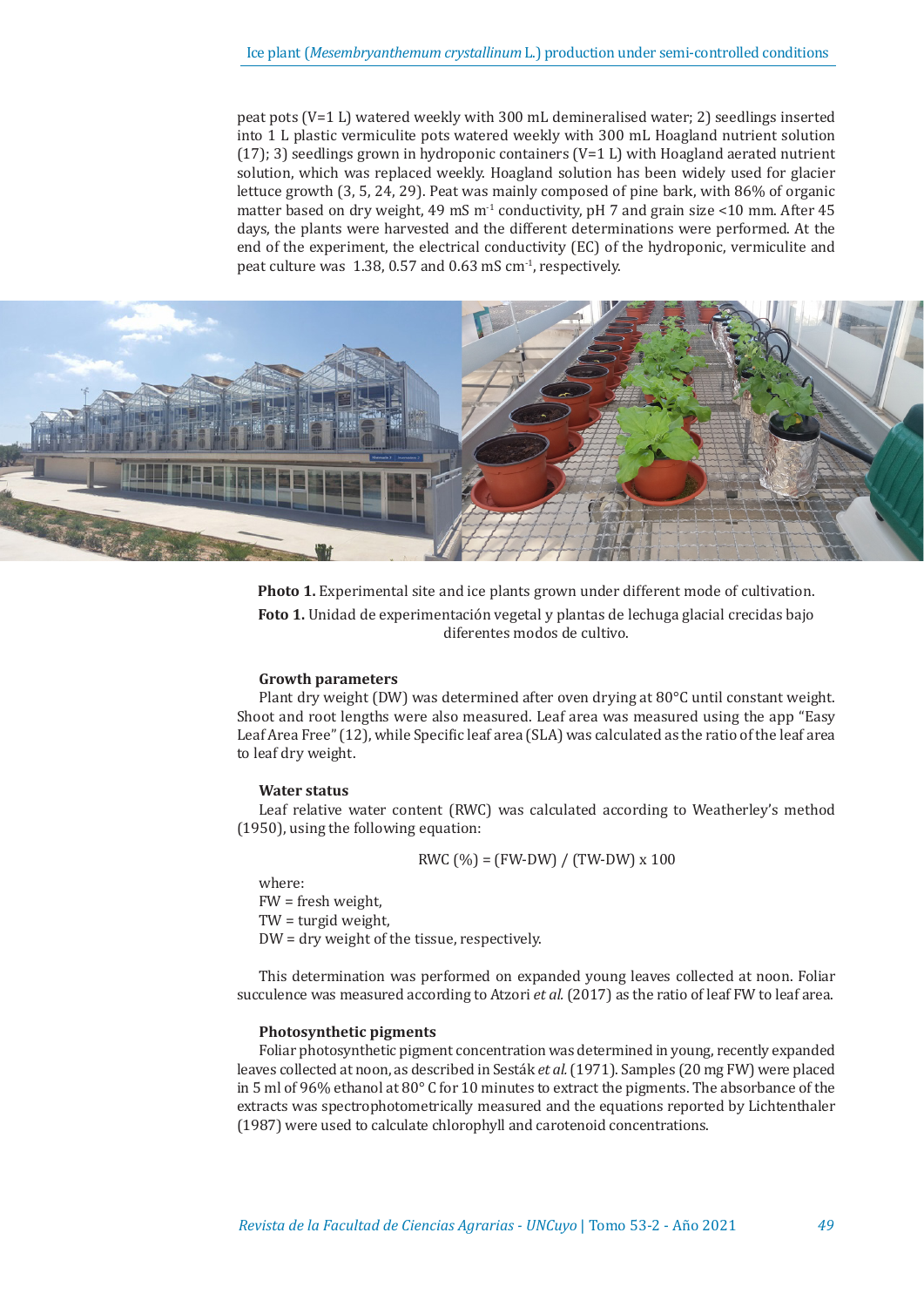## **Mineral analysis**

Leaf samples (0.5 g DW) were dry-ashed and dissolved in HCl in accordance with Duque (1971). Phosphorus, potassium, calcium, magnesium, manganese, zinc, iron and sodium concentrations were determined using a Perkin Elmer Optima 4300 inductively coupled plasma optical emission spectroscopy (ICP-OES) (Perkin Elmer, USA). The ICP-OES operating parameters were: radio frequency power 1300 W, nebulizer flow 0.85 L min<sup>-1</sup>, nebulizer pressure 206.84 kPa, auxiliary gas flow 0.2 L min<sup>-1</sup>, sample introduction 1 mL min<sup>-1</sup> and three replicates per sample. Total nitrogen and carbon were quantified after leaf DW combustion (950°C) with pure oxygen using an elemental analyser with a thermal conductivity detector (TruSpec CN, Leco, USA).

# **Statistics**

To compare all three treatments, a one-way analysis of variance (ANOVA) (SPSS v.26, IBM Corp., USA) was conducted. The means ± standard deviation (SD) were calculated. When the *F*-ratio was significant (*p*<0.05), Duncan's multiple range test was applied. When only two treatments were compared, Student's *t*-test was performed. Significance levels were always set at 5%.

## **Results**

Growth parameters of *Mesembryanthemum crystallinum* showed significant differences according to the culture medium (table 1). Plants in vermiculite presented greater shoot growth and leaf DW than those under hydroponic conditions, but the difference was especially notable compared to peat-grown plants. Vermiculite treatment also enhanced ice plant root length and biomass, while peat growth presented significantly low values. In fact, peat pot culture did not seem to be an adequate substrate to cultivate *M. crystallinum.* Despite the same environmental conditions and age, plants did not grow properly. Therefore, it was not possible to obtain sufficient plant matter from the peat treatment to perform further determinations such as: RWC, succulence, photosynthetic pigments or mineral analysis. On the other hand, vermiculite-grown plants exhibited a significant increase in leaf area compared to the hydroponic culture, despite their similar SLA values.

**Table 1.** Growth parameters in ice plants grown under different mode of cultivation. **Tabla 1.** Parámetros de crecimiento de lechuga glacial crecida bajo diferentes modos de cultivo.

| <b>Treatment</b> | <sup>1</sup> Shoot DW<br>$(g$ plant <sup>-1</sup> )         | $1$ Leaf DW<br>$(g$ plant <sup>-1</sup> ) | <sup>1</sup> Root DW<br>$(g$ plant <sup>1</sup> ) | <sup>2</sup> Leaf area<br>$\text{cm}^2$                                                                                                                                            | <sup>1</sup> SLA $(cm2 g-1)$ | <sup>2</sup> Shoot<br>height (cm) | <sup>2</sup> Root length<br>(cm) |
|------------------|-------------------------------------------------------------|-------------------------------------------|---------------------------------------------------|------------------------------------------------------------------------------------------------------------------------------------------------------------------------------------|------------------------------|-----------------------------------|----------------------------------|
| Hydroponic       | $0.94\pm0.14$ b $\vert 0.84\pm0.14$ b $\vert 0.15\pm0.03$ b |                                           |                                                   | $50.22 \pm 9.04$ b                                                                                                                                                                 | 76,26±12,75 a                | $6.41 \pm 1.50$ b                 | $24.47 \pm 3.60$ b               |
| Peat             | ND                                                          | ND.                                       | ND.                                               | $0.87 \pm 0.14$ c                                                                                                                                                                  | ND.                          | $0.80 \pm 0.21$ c                 | $4.13 \pm 0.96$ c                |
| Vermiculite      |                                                             |                                           |                                                   | $2.12\pm0.36$ a $\vert$ 1.83 $\pm$ 0.29 a $\vert$ 0.32 $\pm$ 0.07 a $\vert$ 133.65 $\pm$ 19.14 a $\vert$ 72.47 $\pm$ 16.94 a $\vert$ 10.25 $\pm$ 2.04 a $\vert$ 29.36 $\pm$ 5.16 a |                              |                                   |                                  |

<sup>1</sup>Means (n=10) ± SD were compared with Student-*t* test to analyze the differences between two of plant culture conditions. <sup>2</sup>Means (n=10) ± SD were compared with Duncan's test. Within each column, data followed by the same letter indicated that values did not differ significantly (*p*≥0.05). DW: dry weight; ND: not detected.

1 Para la comparación de dos condiciones de cultivo vegetal, las medias (n=10) ± DS fueron analizadas mediante el test *t*-Student. <sup>2</sup> Las medias (n=10) ± DS fueron analizadas mediante el test de Duncan. Dentro de cada columna, el valor acompañado por una misma letra indica que las medias no difieren significativamente (*p*≥0,05). DW: materia seca; ND: no detectado.

> Regarding leaf water status, ice plant foliar RWC did not differ according to the cultivation mode (table 2, page 51). Vermiculite-grown plants, however, presented the highest edible leaf FW production values together with greater succulence. As for photosynthetic pigments (table 3, page 51), both chlorophyll and carotenoid concentrations increased in vermiculite-grown plants.

> Foliar mineral concentration is summarised in tables 4 and 5 (page 51). While C concentration did not differ among the plants grown in different media, foliar N concentration was higher in the ice plant cultivated in vermiculite (table 4, page 51). Moreover, vermiculite-grown plants had significantly higher Mg (table 4, page 51), Mn, Fe and Na (table 5, page 51) concentrations compared to the hydroponic treatment. Nevertheless, K and Zn concentrations were greater in plants grown in hydroponics, while P and Ca contents were similar across all treatments.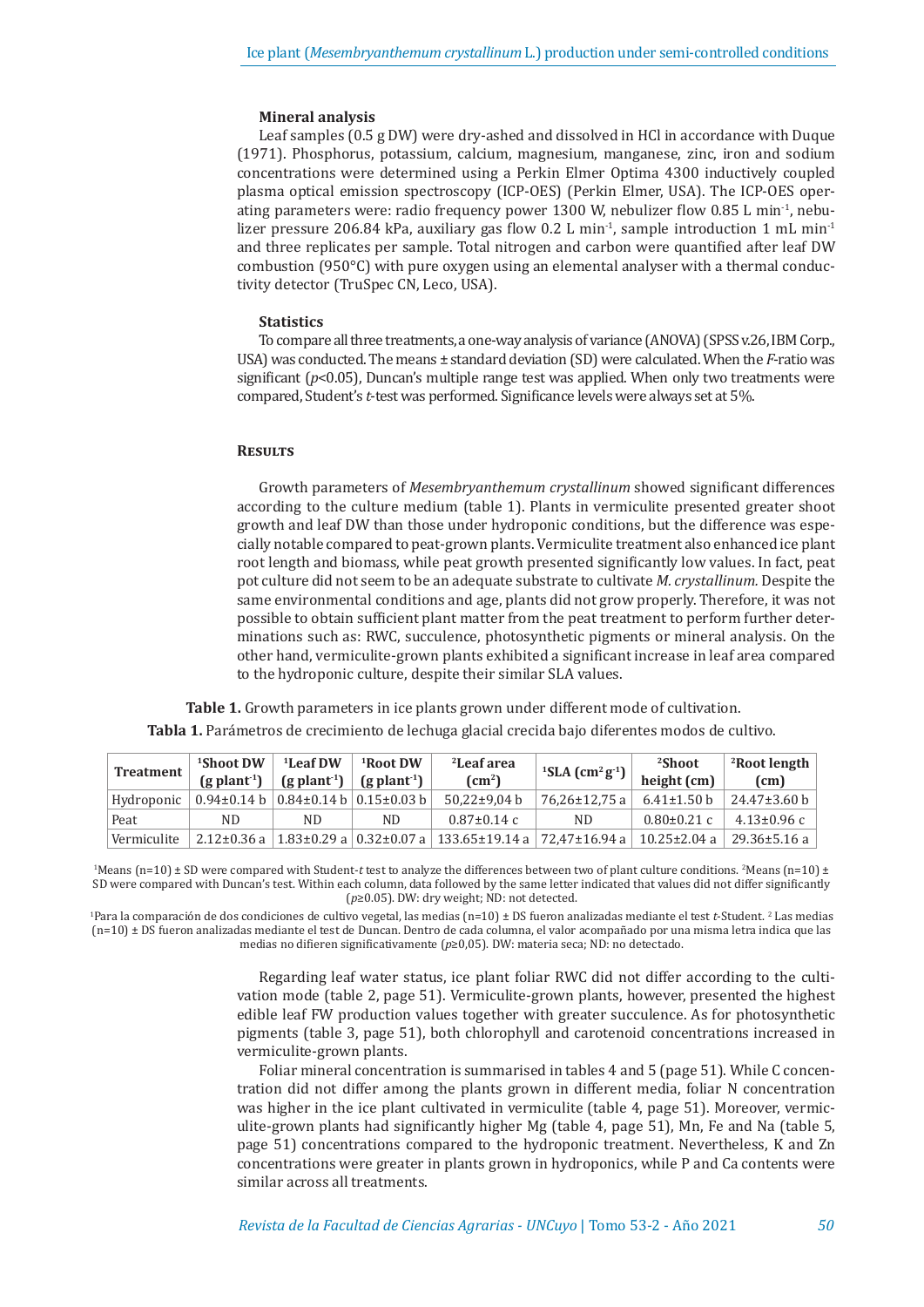**Table 2.** Leaf fresh weight (FW), relative water content (RWC) and succulence in ice plants grown under different mode of cultivation.

**Tabla 2.** Materia fresca foliar, contenido hídrico relativo y suculencia de hojas de lechuga glacial crecida bajo diferentes modos de cultivo.

| <b>Treatment</b> | Leaf $FW(g)$        | RWC $(%)$     | Succulence $(g F W cm^{-2})$ |  |  |
|------------------|---------------------|---------------|------------------------------|--|--|
| Hydroponic       | 23.43±4.78 b        | 78.15±15.40 a | $0.45 \pm 0.05$ b            |  |  |
| Vermiculite      | $66.53 \pm 16.19$ a | 88.18±7.48 a  | $0.51 \pm 0.04$ a            |  |  |

Means (n=10) ± SD were compared with Student-*t* test. Within each column, data followed by the same letter indicated that values did not differ significantly (*p*≥0.05).

Las medias (n=10) ± DS fueron analizadas mediante el test *t*-Student. Dentro de cada columna, el valor acompañado por una misma letra indica que las medias no difieren significativamente (*p*≥0,05).

**Table 3.** Leaf photosynthetic pigment concentration in ice plants grown under different mode of cultivation.

**Tabla 3.** Concentración foliar de pigmentos fotosintéticos de lechuga glacial crecida bajo diferentes modos de cultivo.

| <b>Treatment</b> | Photosynthetic pigments (mg $g-1$ leaf DW) |                    |  |  |  |
|------------------|--------------------------------------------|--------------------|--|--|--|
|                  | <b>Chlorophylls</b>                        | <b>Carotenoids</b> |  |  |  |
| Hydroponic       | $15.74 \pm 1.99$ b                         | $2.85 \pm 0.40$ h  |  |  |  |
| Vermiculite      | $20.07 \pm 3.08$ a                         | $3.84 \pm 0.92$ a  |  |  |  |

Means (n=10) ± SD were compared with Student-*t* test. Within each column, data followed by the same letter indicated that values did not differ significantly (*p*≥0.05). DW: dry weight.

Las medias (n=10) ± DS fueron analizadas mediante el test *t*-Student. Dentro de cada columna, el valor acompañado por una misma letra indica que las medias no difieren significativamente (*p*≥0,05). DW: materia seca.

**Table 4.** Foliar concentrations of macronutrients in ice plants grown under different mode of cultivation.

**Tabla 4.** Concentración foliar de macronutrientes de lechuga glacial crecida bajo diferentes modos de cultivo.

|  | Treatment $\int C \, (mg g^1 D W)$                                | $N$ (mg g <sup>-1</sup><br><b>DW</b> | $P(mgg-1)$<br><b>DW)</b> | $K(mg g-1 DW)$                                                                                                                    | Ca $(mgg-1)$<br><b>DW</b> | $Mg (mgg-1)$<br><b>DW)</b> |
|--|-------------------------------------------------------------------|--------------------------------------|--------------------------|-----------------------------------------------------------------------------------------------------------------------------------|---------------------------|----------------------------|
|  |                                                                   |                                      |                          | Hydroponic 395.36±26.61 a $\vert$ 52.11±7.64 b $\vert$ 4.57±1.33 a $\vert$ 124.46±27.11 a $\vert$ 4.83±0.74 a $\vert$ 4.86±1.77 b |                           |                            |
|  | Vermiculite 373.91±35.75 a 64.18±3.79 a 4.20±0.46 a 75.05±13.50 b |                                      |                          |                                                                                                                                   |                           | 4.84±0.85 a   13.26±1.32 a |

Means (n=10) ± SD were compared with Student-*t* test. Within each column, data followed by the same letter indicated that values did not differ significantly (*p*≥0.05). DW: dry weight.

Las medias (n=10) ± DS fueron analizadas mediante el test *t*-Student. Dentro de cada columna, el valor acompañado por una misma letra indica que las medias no difieren significativamente (*p*≥0,05). DW: materia seca.

**Table 5***.* Foliar concentrations of micronutrients and sodium in ice plants grown under different mode of cultivation.

**Tabla 5.** Concentración foliar de micronutrientes de lechuga glacial crecida bajo diferentes modos de cultivo.

|  | Treatment   Mn (µg g $^1$ DW)   Zn (µg g $^1$ DW)   $\;$ Fe (µg g $^1$ DW) $\;$ | $\vert$ Na (mg g <sup>-1</sup> DW) $\vert$ |
|--|---------------------------------------------------------------------------------|--------------------------------------------|
|  | Hydroponic   84.43±15,93 b   129.34±25.84 a   128.66±44.36 b                    | 5.26±1.47 b                                |
|  | Vermiculite   107.91±29.18 a   64.72±16.44 b   1509.37±339.51 a                 | ∣ 31.97±8.97 a                             |

Means (n=10) ± SD were compared with Student-*t* test. Within each column, data followed by the same letter indicated that values did not differ significantly (*p*≥0.05). DW: dry weight.

Las medias (n=10) ± DS fueron analizadas mediante el test *t*-Student. Dentro de cada columna, el valor acompañado por una misma letra indica que las medias no difieren significativamente (*p*≥0,05). DW: materia seca.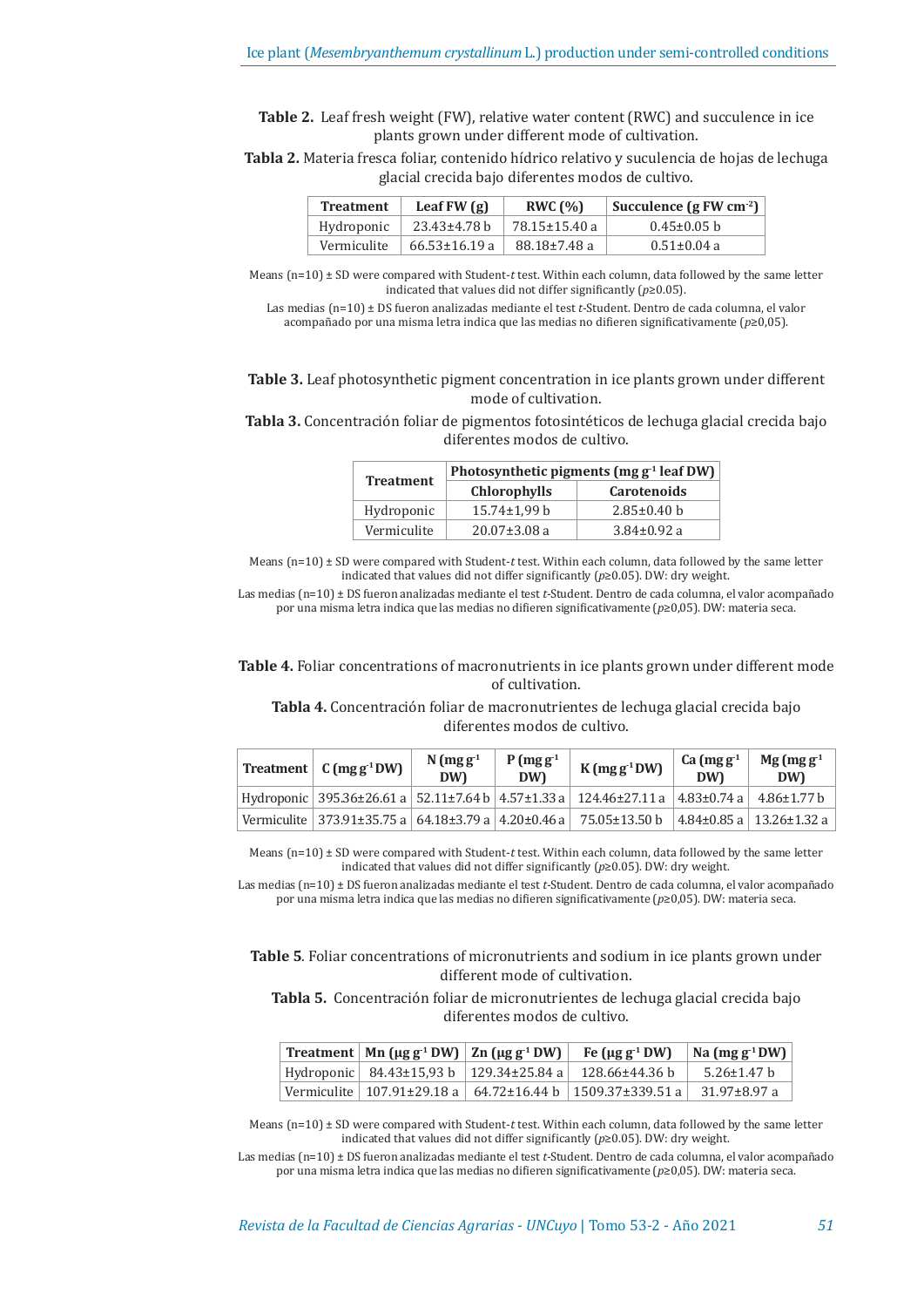# **Discussion**

Peat is a widely used substrate for plant cultivation. In fact, *Mesembryanthemum crystallinum* has been successfully grown in peat-based substrate or mixed with vermiculite (3, 4, 8). However, our results showed that peat was not a suitable medium for ice plant pot-growing. Plant growth was very poor, making it impossible to determine many parameters and leading to significantly reduced shoot length, root length and leaf area. These results could be given by the fact that peat-grown plants were irrigated with demineralised water, while those grown in vermiculite and hydroponics received Hoagland nutrient solution. This may have generated an essential nutrient deficit in peat-grown plants, since the limited 1 L potting space increases nutrient needs (28). Moreover, according to Morales and Casanova (2015), peat is poorly drained. This probably leads to insufficient root oxygenation, causing growth limitations.

On the other hand, hydroponic and vermiculite cultures led to optimum *M. crystallinum*  growth*.* In addition, vermiculite-grown plants irrigated with Hoagland nutrient solution presented a significantly greater yield. Vermiculite has a high cation exchange capacity (19), while in hydroponics, the nutrients are very accessible (22). It is worth noting that the hydroponic culture's EC levels at the end of the experiment were more than two times greater than that of the other two substrates; despite this, EC levels were within an optimum range regarding root water and nutrient absorption (15). In addition, the nutrient solution was replaced every week in order to ensure good nutrient balance in the hydroponic culture.

Vermiculite-grown plants presented higher values across all growth parameters, except for SLA. The reason may be that the nutrient intake of vermiculite-grown ice plants is greater due to longer roots and higher root DM, which would improve water and nutrient acquisition and/or use efficiency (26). In fact, plants grown in vermiculite presented higher leaf N, Mg, Mn and Fe concentrations.

Regarding the water status, cultivation mode was not found to influence foliar RWC in any way. On the contrary, leaf succulence improved in vermiculite-grown plants, probably due to greater nutrient intake than in hydroponics. Increases in succulence, that is, water content per unit area, allows osmotic adjustment (14). According to our results, vermiculite-grown *Mesembryanthemum* leaves also exhibited higher Na concentrations. The latter increases the salty taste of leaves and is highly appreciated by consumers. In fact, leaf succulence and glistening bladder cells, in particular, provide the edible leaves with a taste, consistency and appearance that make ice plants particularly valued by consumers (6). In addition, Agarie *et al.* (2007) worked on an ice plant mutant lacking epidermal bladder cells (EBCs). The authors concluded that EBCs contribute to succulence by serving as a water storage reservoir. They also contribute to salt tolerance by maintaining ion sequestration and homeostasis within photosynthetically active tissues of *M. crystallinum*.

Significant differences were found regarding pigment concentrations, with enhanced levels in total chlorophylls and carotenoids of vermiculite-grown leaves. This fact could imply that ice plants grown in vermiculite have a greater photosynthetic capacity, together with a greater allocation of energy in thermal dissipation over photochemistry (6).

## **Conclusions**

Clear evidence was found that vermiculite pot culture irrigated with nutrient solution allows obtaining *M. crystallinum* yield for edible purposes. Under greenhouse conditions, this cultivation mode leads to greater biomass - including the production of edible fresh leaves - than hydroponics or peat culture. In addition, increased leaf succulence and Na concentration of vermiculite-grown plants offer consumers a more interesting taste, consistency and appearance.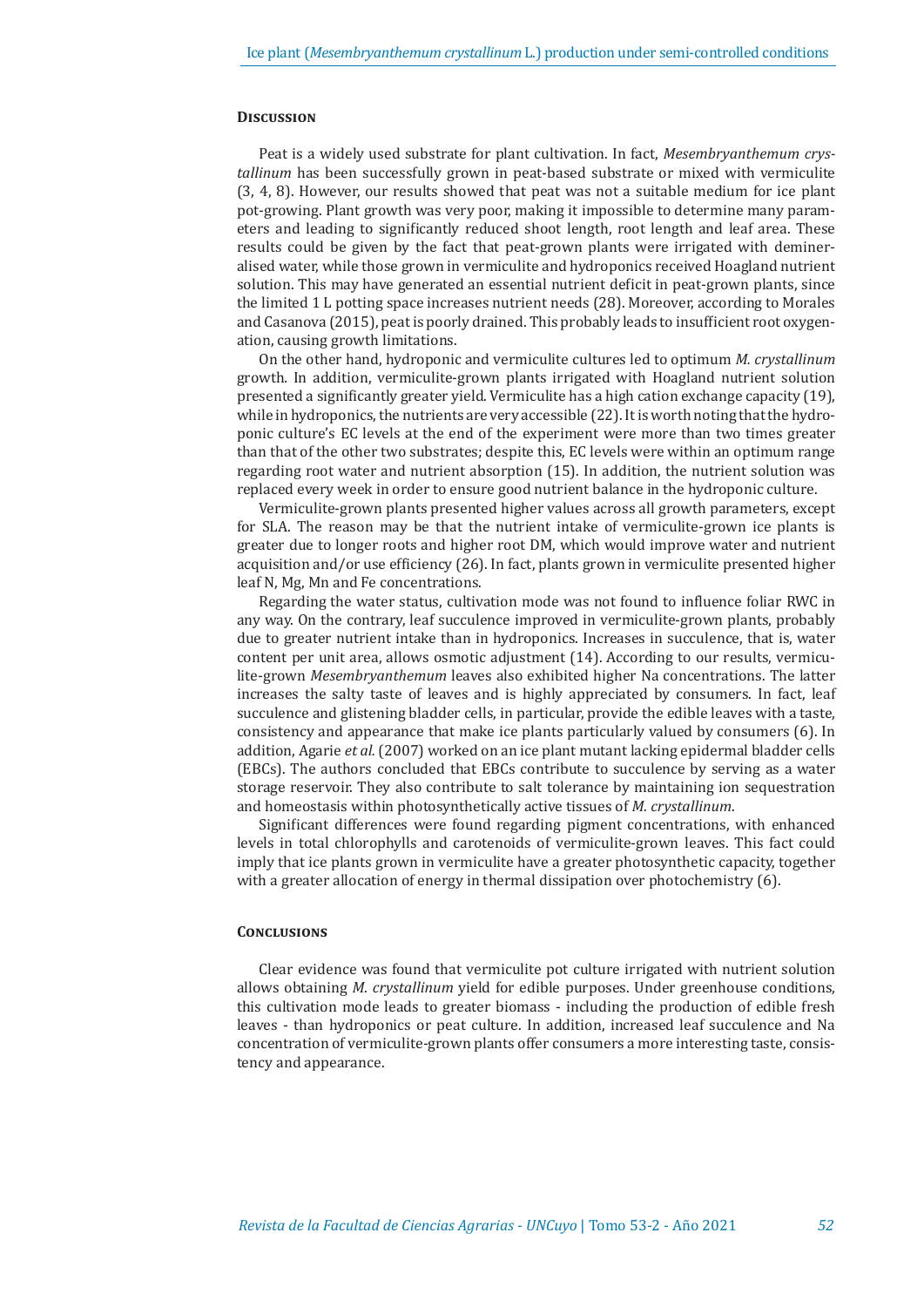# **References**

- 1. Abdalla, M. A.; Hanan, S.; Maksoud, A.; Shanan, N. T. 2015. Evaluation of the growth behavior of ice plant (*Mesembryanthemum crystallinum* L.) grown under different habitats in Egypt. World Journal of Agricultural Sciences. 11(6): 391-400.
- 2. Abd El-Gawad, A. M.; Shehata, H. S. 2014. Ecology and development of *Mesembryanthemum crystallinum* L. in the deltaic Mediterranean coast of Egypt. Egyptian Journal of Basic and Applied Science. 1(1): 29-37.
- 3. Agarie, S.; Shimoda, T.; Shimizu, Y.; Baumann, K.; Sunagawa, H.; Kondo, A.; Ueno, O.; Nakahara, T.; Nose, A.; Cushman, J. 2007. Salt tolerance, salt accumulation, and ionic homeostasis in an epidermal bladder-cell-less mutant of the common ice plant *Mesembryanthemum crystallinum*. Journal of Experimental Botany. 58: 1957-1967.
- 4. Agarie, S.; Kawaguchi, A.; Kodera, A.; Sunagawa, H.; Kojima, H; Nose, A.; Nakahara, T. 2009. Potential of the common ice plant, *Mesembryanthemum crystallinum* as a new high-functional food as evaluated by polyol accumulation. Plant Production Science. 12(1): 37- 46.
- 5. Amari, A.; Ghnayaa, T.; Debez, A.; Taamali, M.; Youssef, N.; Lucchini, G.; Sacchi, G.; Abdelly, C. 2014. Comparative Ni tolerance and accumulation potentials between *Mesembryanthemum crystallinum* (halophyte) and *Brassica juncea*: Metal accumulation, nutrient status and photosynthetic activity. Journal of Plant Physiology. 171: 1634-1644.
- 6. Atzori, G.; De Vos, A. C.; van Rijsselbergue, M.; Vignolini, P.; Rozema, J.; Mancuso, S.; van Bodegom, P. M. 2017. Effects of increased seawater salinity irrigation on growth and quality of the edible halophyte *Mesembryanthemum crystallinum* L. under field conditions. Agricultural Water Management. 187: 37-46.
- 7. Barkla, B. J.; Vera-Estrella, R.; Pantoja, O. 2012. Protein profiling of epidermal bladder cells from the halophyte *Mesembryanthemum crystallinum*. Proteomics. 12(18): 2862-2865.
- 8. Barkla, B. J.; Vera-Estrella, R. 2015. Single cell-type comparative metabolomics of epidermal bladder cells from the halophyte *Mesembryanthemum crystallinum.* Frontiers in Plant Science. 6: 435.
- 9. CSIRO. 2004. *Mesembryanthemum crystallinum* L., Australia: CSIRO. http://www.cpbr. gov.au/cpbr/WfHC/Mesembryanthemum/index.html (April 2020).
- 10. D'Antonio, C.; Meyerson, L. A. 2002. Exotic plant species as problems and solutions in ecological restoration: a synthesis. Restoration Ecology. 10(4): 703-713.
- 11. Duque, F. 1971. Joint determination of phosphorus, potassium, calcium, iron, manganese, copper and zinc in plants*.* Anales de Edafología y Agrobiología. 30: 207-229.
- 12. Easlon, H. M.; Bloom, A. J. 2014. Easy Leaf Area: Automated digital image analysis for rapid and accurate measurement of leaf area. Applications in Plant Sciences. 2(7): 1400033.
- 13. FloraBase. 2015. The Western Australian Flora. Western Australia, Australia: Department of Environment and Conservation. http://florabase.dec.wa.gov.au/ (Accessed April 2020)
- 14. Flowers, T. J.; Colmer, T. D. 2008. Salinity tolerance in halophytes. New Phytologist. 179: 945-963.
- 15. Gruda, N. 2009. Do soilless culture systems have an influence on product quality of vegetables? Journal of Applied Botany and Food Quality. 82: 141-147.
- 16. Herppich, W. B.; Huyskens-Keil, S. M.; Schreiner, M. 2008. Effects of saline irrigation on growth, physiology and quality of *Mesembryanthemum crystallinum* L., a rare vegetable crop. Journal of Applied Botany and Food Quality. 82: 47-54.
- 17. Hoagland, D. R.; Arnon, D. I. 1938. The water culture method for growing plants without soil. University of California. 31 p.
- 18. Ibtissem, B.; Abdelly, C.; Sfar, S. 2012. Antioxidant and antibacterial properties of *Mesembryanthemum crystallinum* and *Carpobrotus edulis* extracts. Advances in Chemical Engineering and Science. 2: 359e65.
- 19. Lara, A. 1999. Manejo de la solución nutritiva en la producción de tomate en hidroponía. Terra Latinoameriacana. 17(3): 221-229.
- 20. Libik, M.; Pater, B.; Elliot, S.; Slesak, I.; Miszalski, Z. 2004. Malate accumulation in different organs of *Mesembryanthemum crystallinum* L. following age-dependent or salinity-triggered CAM metabolism. Zeitschrift für Naturforschung. Section C. Biosciences. 59(3/4): 223-228.
- 21. Lichtenthaler, H. K. 1987. Chlorophylls and carotenoids: pigments of photosynthetic biomembranes*.* Methods in Enzymology. 148: 350-382.
- 22. López, P. P.; Cano, A.; Rodríguez, G. S.; Torres, N.; Rodríguez, S.; Rodríguez, R. 2011. Efecto de diferentes concentraciones de potasio y nitrógeno en la productividad de tomate en cultivo hidropónico. Tecnociencia*.* 5(2): 98-104.
- 23. Morales, E. R.; Casanova, F. 2015. Mezclas de sustratos orgánicos e inorgánicos, tamaño de partícula y proporción. Agronomía Mesoamericana. 26(2): 365-372.
- 24. Popova, O.; Ismailov, S. 2002. Salt-induced expression of NADP-dependent isocitrate dehydrogenase and ferredoxin-dependent glutamate synthase in *Mesembryanthemum crystallinum*. Planta. 215: 906-913.
- 25. Rahman, S. M. A.; Abd-Ellatif, S. A.; Deraz, S. F.; Khalil, A. A. 2011. Antibacterial activity of some wild medicinal plants collected western Mediterranean coast, Egypt: natural alternatives for infectious disease treatment. African Journal of Biotechnology. 10: 10733e43.
- 26. Rich, S. M.; Ludwig, M.; Pedersen, O.; Colmer, T. D. 2011. Aquatic adventitious roots of the wetland plant *Meionectes brownie* can photosynthesize: implications for root function during flooding. New Phytologist*.* 190(2): 311-319.